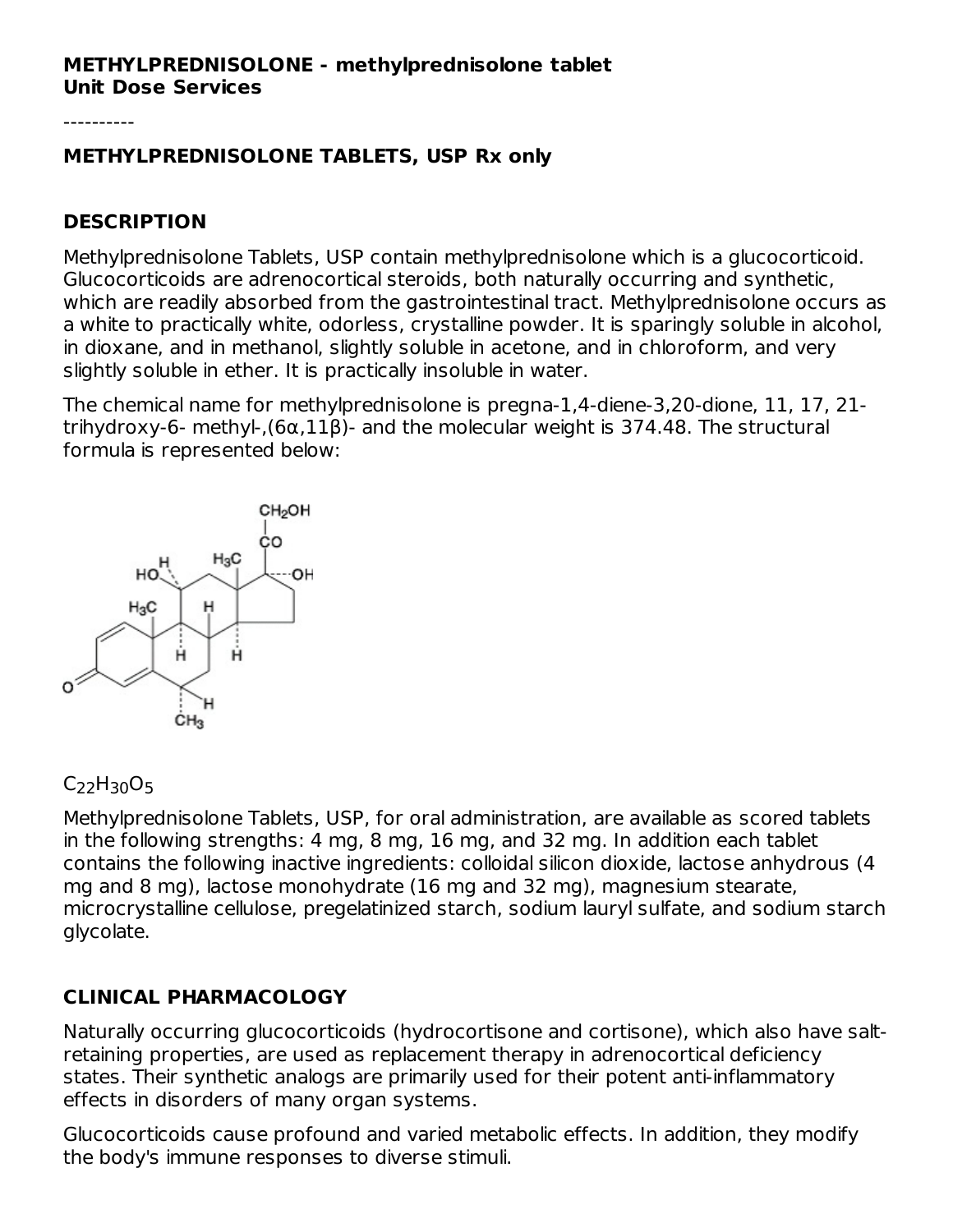### **INDICATIONS AND USAGE**

Methylprednisolone Tablets are indicated in the following conditions:

#### **1.Endocrine Disorders**

Primary or secondary adrenocortical insufficiency (hydrocortisone or cortisone is the first choice; synthetic analogs may be used in conjunction with mineralocorticoids where applicable; in infancy mineralocorticoid supplementation is of particular importance).

Congenital adrenal hyperplasia

Nonsuppurative thyroiditis

Hypercalcemia associated with cancer

#### **2.Rheumatic Disorders**

As adjunctive therapy for short-term administration (to tide the patient over an acute episode or exacerbation) in:

Rheumatoid arthritis, including juvenile rheumatoid arthritis (selected cases may require low-dose maintenance therapy)

Ankylosing spondylitis

Acute and subacute bursitis

Synovitis of osteoarthritis

Acute nonspecific tenosynovitis

Post-traumatic osteoarthritis

Psoriatic arthritis

**Epicondylitis** 

Acute gouty arthritis

#### **3.Collagen Diseases**

During an exacerbation or as maintenance therapy in selected cases of:

Systemic lupus erythematosus

Systemic dermatomyositis (polymyositis)

Acute rheumatic carditis

### **4.Dermatologic Diseases**

Bullous dermatitis herpetiformis

Severe erythema multiforme (Stevens-Johnson syndrome)

Severe seborrheic dermatitis

Exfoliative dermatitis

Mycosis fungoides

Pemphigus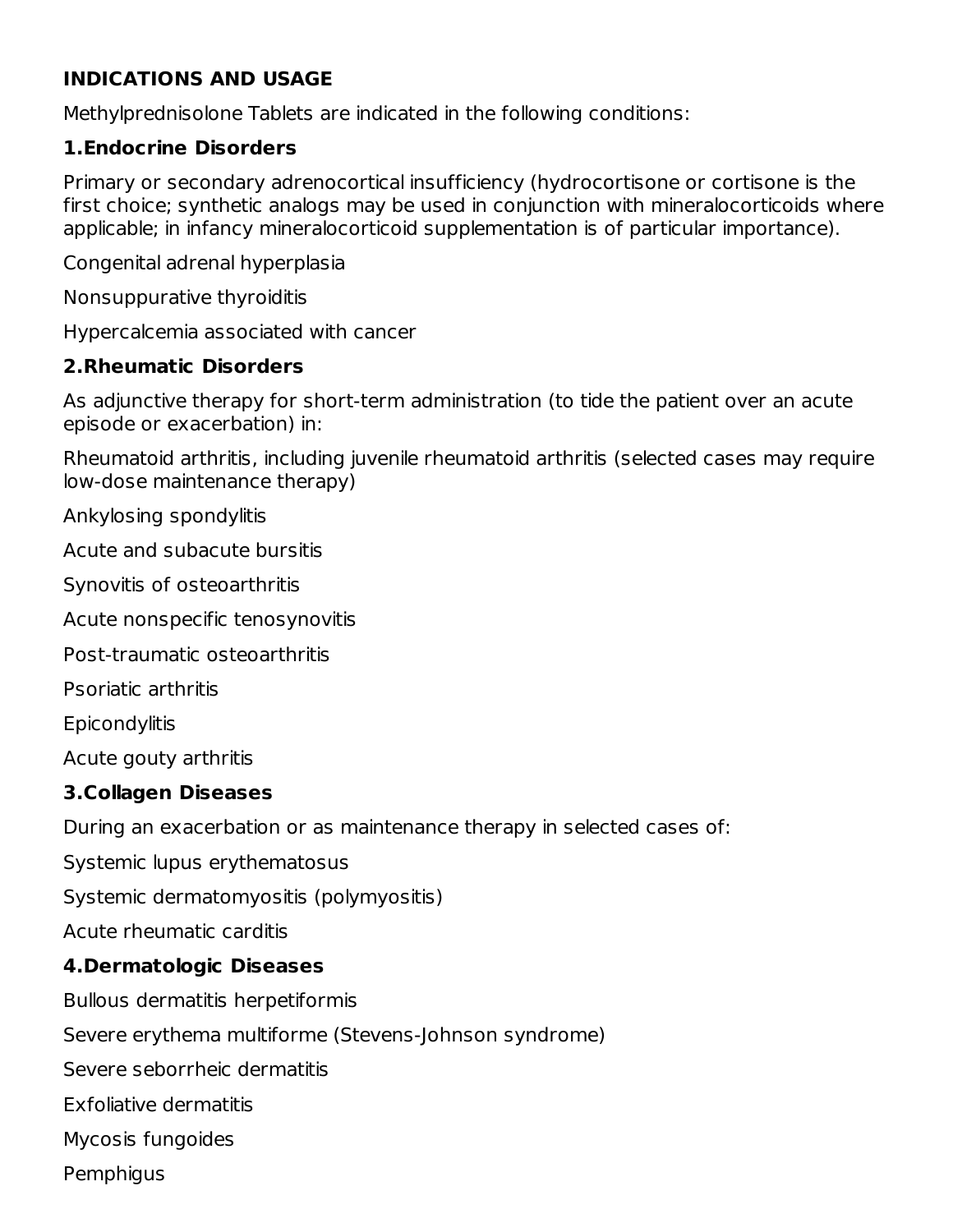Severe psoriasis

#### **5.Allergic States**

Control of severe or incapacitating allergic conditions intractable to adequate trials of conventional treatment:

Seasonal or perennial allergic rhinitis

Drug hypersensitivity reactions

Serum sickness

Contact dermatitis

Bronchial asthma

Atopic dermatitis

# **6.Ophthalmic Diseases**

Severe acute and chronic allergic and inflammatory processes involving the eye and its adnexa such as:

Allergic corneal marginal ulcers

Herpes zoster ophthalmicus

Anterior segment inflammation

Diffuse posterior uveitis and choroiditis

Sympathetic ophthalmia

**Keratitis** 

Optic neuritis

Allergic conjunctivitis

Chorioretinitis

Iritis and iridocyclitis

# **7.Respiratory Diseases**

Symptomatic sarcoidosis

**Berylliosis** 

Loeffler's syndrome not manageable by other means

Fulminating or disseminated pulmonary tuberculosis when used concurrently with appropriate antituberculous chemotherapy

Aspiration pneumonitis

# **8.Hematologic Disorders**

Idiopathic thrombocytopenic purpura in adults

Secondary thrombocytopenia in adults

Acquired (autoimmune) hemolytic anemia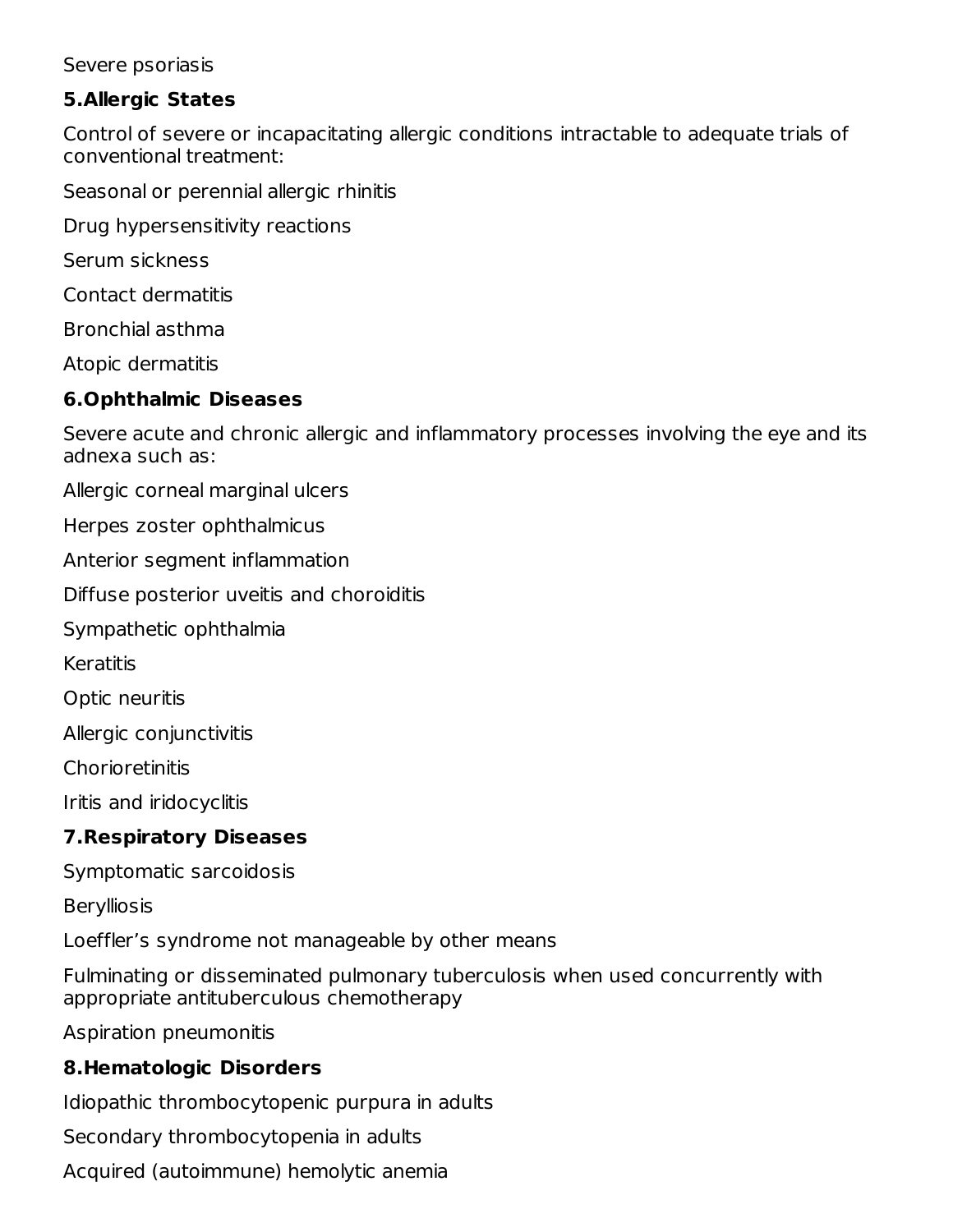Erythroblastopenia (RBC anemia)

Congenital (erythroid) hypoplastic anemia

# **9.Neoplastic Diseases**

For palliative management of:

Leukemias and lymphomas in adults

Acute leukemia of childhood

# **10.Edematous States**

To induce a diuresis or remission of proteinuria in the nephrotic syndrome, without uremia, of the idiopathic type or that due to lupus erythematosus.

### **11.Gastrointestinal Diseases**

To tide the patient over a critical period of the disease in:

Ulcerative colitis

Regional enteritis

# **12.Nervous System**

Acute exacerbations of multiple sclerosis

#### **13.Miscellaneous**

Tuberculous meningitis with subarachnoid block or impending block when used concurrently with appropriate antituberculous chemotherapy.

Trichinosis with neurologic or myocardial involvement.

# **CONTRAINDICATIONS**

Systemic fungal infections and known hypersensitivity to components.

# **WARNINGS**

In patients on corticosteroid therapy subjected to unusual stress, increased dosage of rapidly acting corticosteroids before, during, and after the stressful situation is indicated.

Corticosteroids may mask some signs of infection, and new infections may appear during their use. There may be decreased resistance and inability to localize infection when corticosteroids are used.

Prolonged use of corticosteroids may produce posterior subcapsular cataracts, glaucoma with possible damage to the optic nerves, and may enhance the establishment of secondary ocular infections due to fungi or viruses.

**Usage in pregnancy:** Since adequate human reproduction studies have not been done with corticosteroids, the use of these drugs in pregnancy, nursing mothers or women of child-bearing potential requires that the possible benefits of the drug be weighed against the potential hazards to the mother and embryo or fetus. Infants born of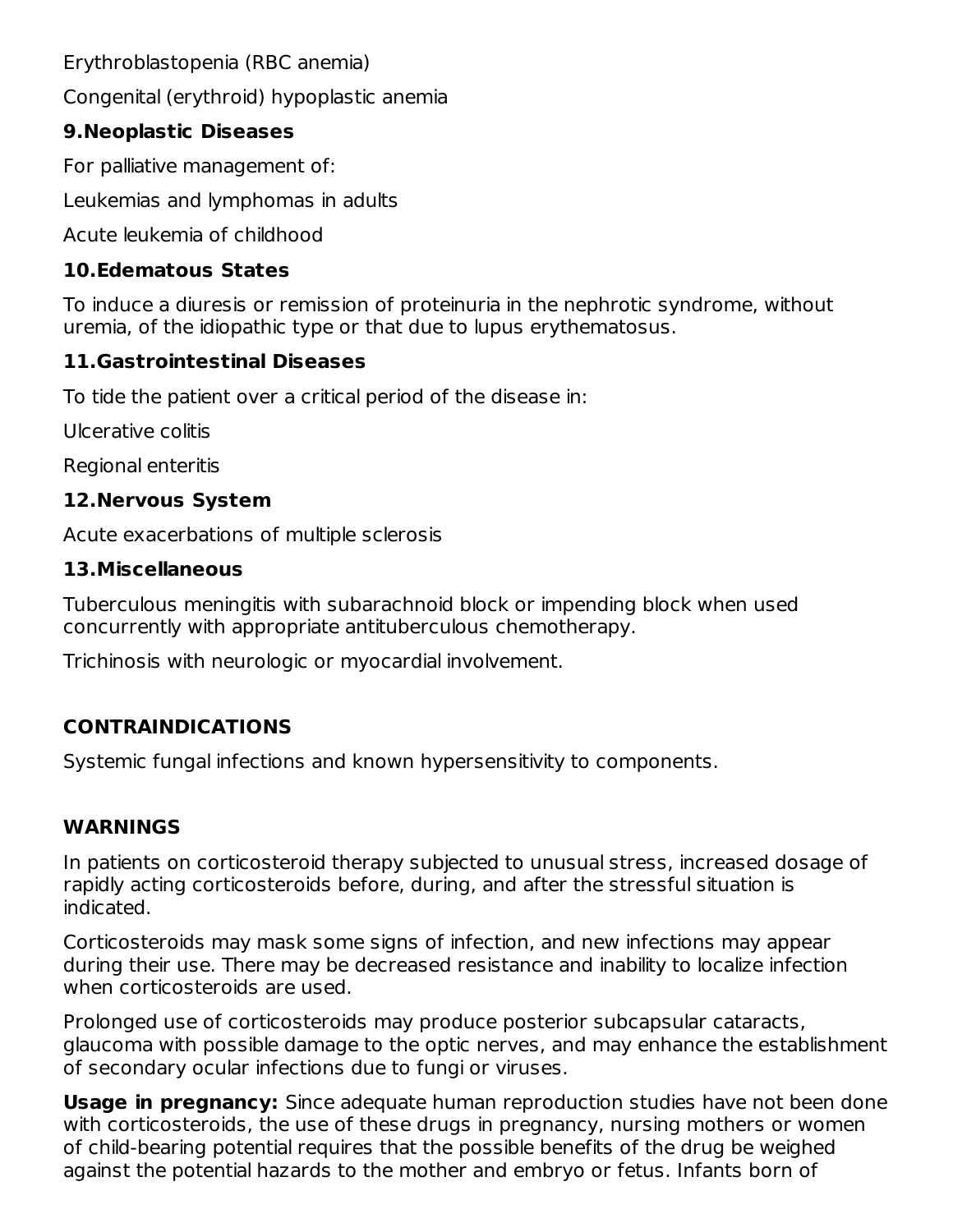mothers who have received substantial doses of corticosteroids during pregnancy, should be carefully observed for signs of hypoadrenalism.

Average and large doses of hydrocortisone or cortisone can cause elevation of blood pressure, salt and water retention, and increased excretion of potassium. These effects are less likely to occur with the synthetic derivatives except when used in large doses. Dietary salt restriction and potassium supplementation may be necessary. All corticosteroids increase calcium excretion.

#### **While on corticosteroid therapy patients should not be vaccinated against smallpox. Other immunization procedures should not be undertaken in patients who are on corticosteroids, especially on high dose, because of possible hazards of neurological complications and a lack of antibody response.**

The use of Methylprednisolone Tablets in active tuberculosis should be restricted to those cases of fulminating or disseminated tuberculosis in which the corticosteroid is used for the management of the disease in conjunction with an appropriate antituberculous regimen.

If corticosteroids are indicated in patients with latent tuberculosis or tuberculin reactivity, close observation is necessary as reactivation of the disease may occur. During prolonged corticosteroid therapy, these patients should receive chemoprophylaxis.

Children who are on immunosuppressant drugs are more susceptible to infections than healthy children. Chickenpox and measles, for example, can have a more serious or even fatal course in children on immunosuppressant corticosteroids. In such children, or in adults who have not had these diseases, particular care should be taken to avoid exposure. If exposed, therapy with varicella zoster immune globuline (VZIG) or pooled intravenous immunoglobulin (IVIG), as appropriate, may be indicated. If chickenpox develops, treatment with antiviral agents may be considered.

### **PRECAUTIONS**

### **General Precautions**

Drug-induced secondary adrenocortical insufficiency may be minimized by gradual reduction of dosage. This type of relative insufficiency may persist for months after discontinuation of therapy; therefore, in any situation of stress occurring during that period, hormone therapy should be reinstituted. Since mineralocorticoid secretion may be impaired, salt and/or a mineralocorticoid should be administered concurrently.

There is an enhanced effect of corticosteroids on patients with hypothyroidism and in those with cirrhosis.

Corticosteroids should be used cautiously in patients with ocular herpes simplex because of possible corneal perforation.

The lowest possible dose of corticosteroid should be used to control the condition under treatment, and when reduction in dosage is possible, the reduction should be gradual.

Psychic derangements may appear when corticosteroids are used, ranging from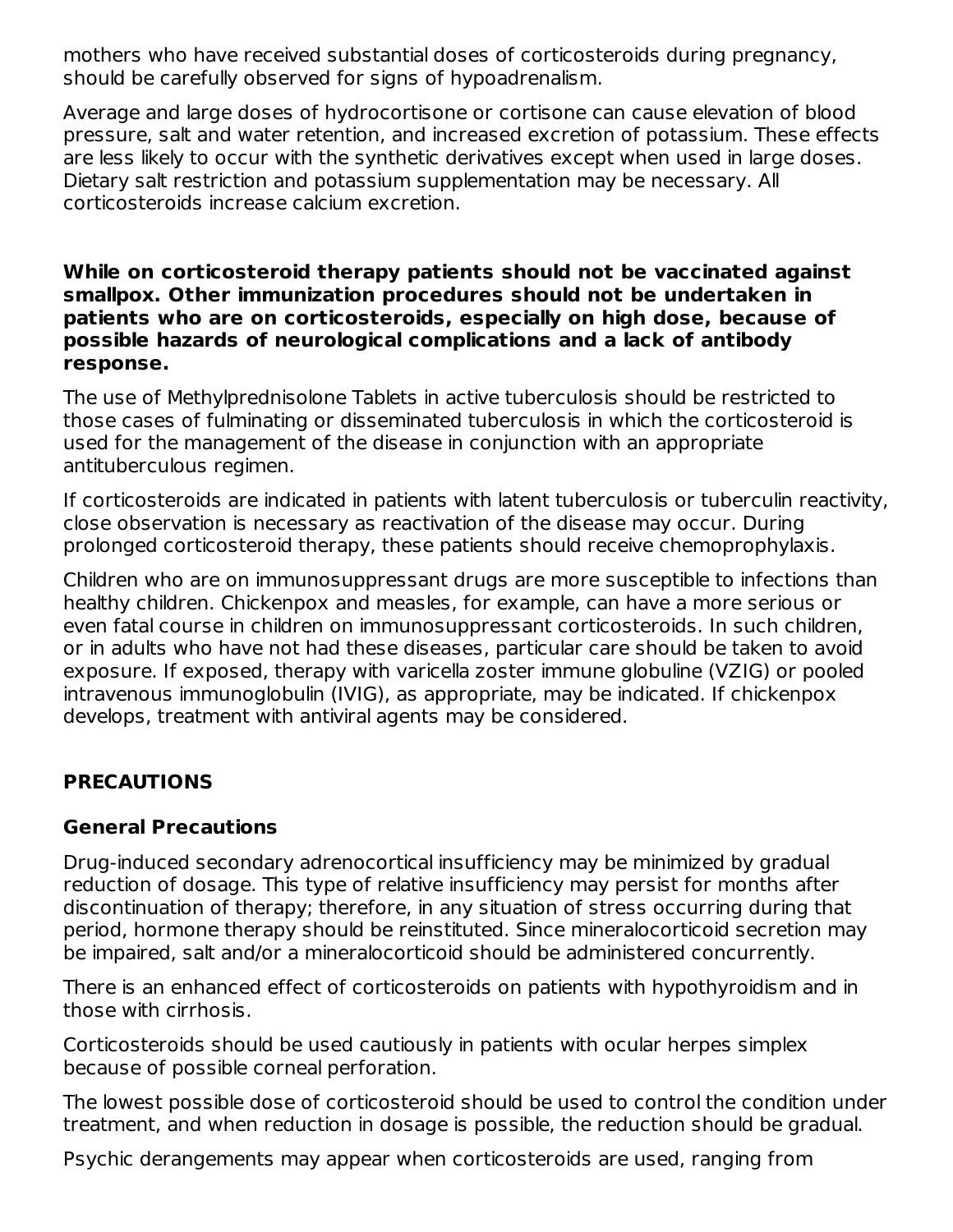euphoria, insomnia, mood swings, personality changes, and severe depression, to frank psychotic manifestations. Also, existing emotional instability or psychotic tendencies may be aggravated by corticosteroids.

Caution is required in patients with systemic sclerosis because an increased incidence of scleroderma renal crisis has been observed with corticosteroids, including methylprednisolone.

Aspirin should be used cautiously in conjunction with corticosteroids in hypoprothrombinemia.

Steroids should be used with caution in nonspecific ulcerative colitis, if there is a probability of impending perforation, abscess or other pyogenic infection; diverticulitis; fresh intestinal anastomoses; active or latent peptic ulcer; renal insufficiency; hypertension; osteoporosis; and myasthenia gravis.

Growth and development of infants and children on prolonged corticosteroid therapy should be carefully observed.

Although controlled clinical trials have shown corticosteroids to be effective in speeding the resolution of acute exacerbations of multiple sclerosis, they do not show that corticosteroids affect the ultimate outcome or natural history of the disease. The studies do show that relatively high doses of corticosteroids are necessary to demonstrate a significant effect. (see **DOSAGE AND ADMINISTRATION.)**

Since complications of treatment with glucocorticoids are dependent on the size of the dose and the duration of treatment, a risk/benefit decision must be made in each individual case as to dose and duration of treatment and as to whether daily or intermittent therapy should be used.

Convulsions have been reported with concurrent use of methylprednisolone and cyclosporine.

Since concurrent use of these agents results in a mutual inhibition of metabolism, it is possible that adverse events associated with the individual use of either drug may be more apt to occur.

#### **Information for patients**

Persons who are on immunosuppressant doses of corticosteroids should be warned to avoid exposure to chickenpox or measles and, if exposed, to obtain medical advice.

# **ADVERSE REACTIONS**

Fluid and Electrolyte Disturbances

- Sodium retention
- Congestive heart failure in susceptible patients
- Hypertension
- Fluid retention
- Potassium loss
- Hypokalemic alkalosis

#### Musculoskeletal

Muscle weakness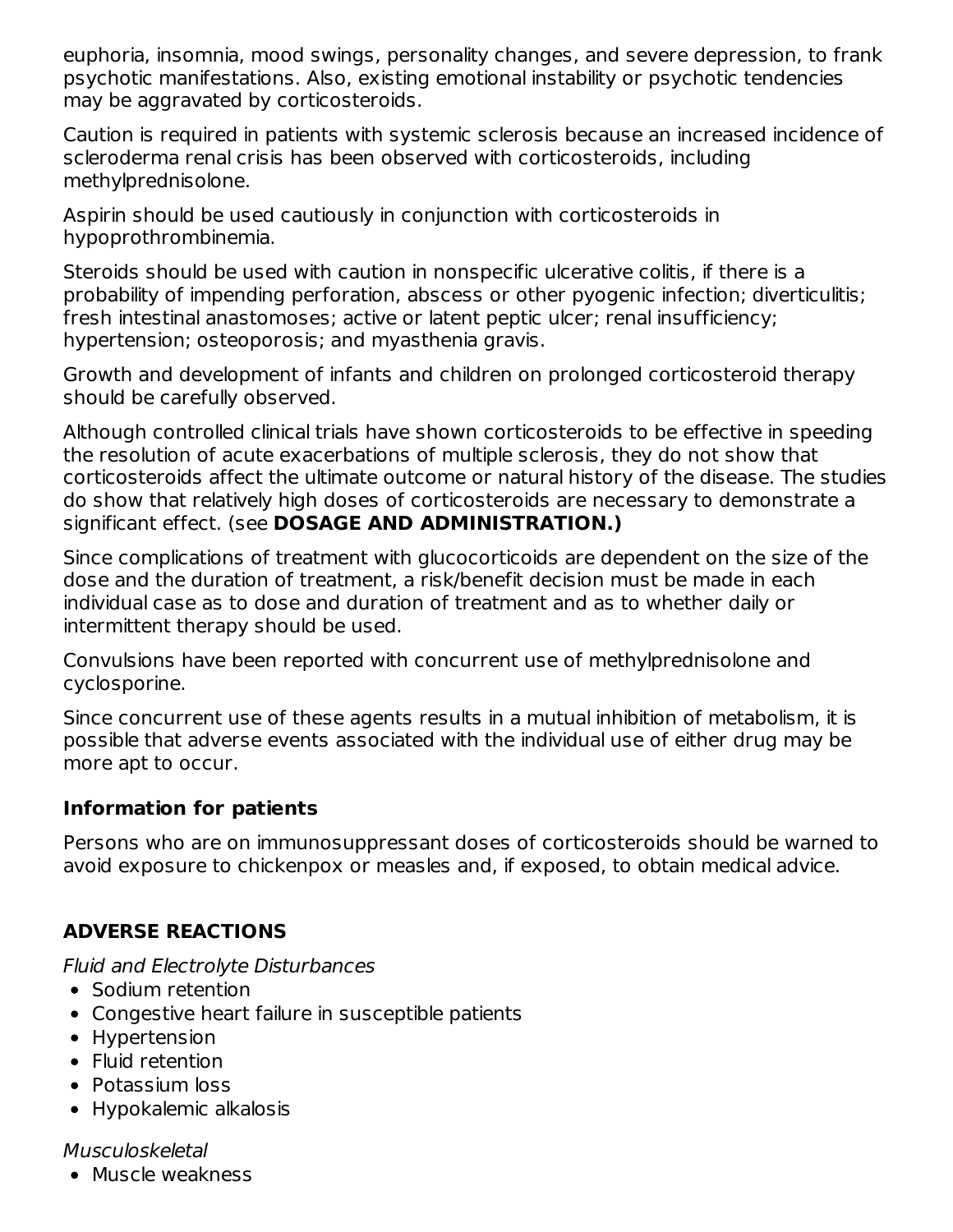- Loss of muscle mass
- Steroid myopathy
- Osteoporosis
- Vertebral compression fractures
- Aseptic necrosis of femoral and humeral heads
- Pathologic fracture of long bones

### Gastrointestinal

- Peptic ulcer with possible perforation and hemorrhage
- Pancreatitis
- Abdominal distention
- Ulcerative esophagitis

# **Dermatologic**

- Impaired wound healing
- Petechiae and ecchymoses
- May suppress reactions to skin tests
- Thin fragile skin
- Facial erythema
- Increased sweating

### **Neurological**

- Increased intracranial pressure with papilledema (pseudo-tumor cerebri) usually after treatment
- Convulsions
- Vertigo
- Headache

### Endocrine

- Development of Cushingoid state
- Suppression of growth in children
- Secondary adrenocortical and pituitary unresponsiveness, particularly in times of stress, as in trauma, surgery or illness
- Menstrual irregularities
- Decreased carbohydrate tolerance
- Manifestations of latent diabetes mellitus
- Increased requirements for insulin or oral hypoglycemic agents in diabetics

### **Ophthalmic**

- Posterior subcapsular cataracts
- Increased intraocular pressure
- Glaucoma
- Exophthalmos

### Metabolic

Negative nitrogen balance due to protein catabolism

The following additional reactions have been reported following oral as well as parenteral therapy: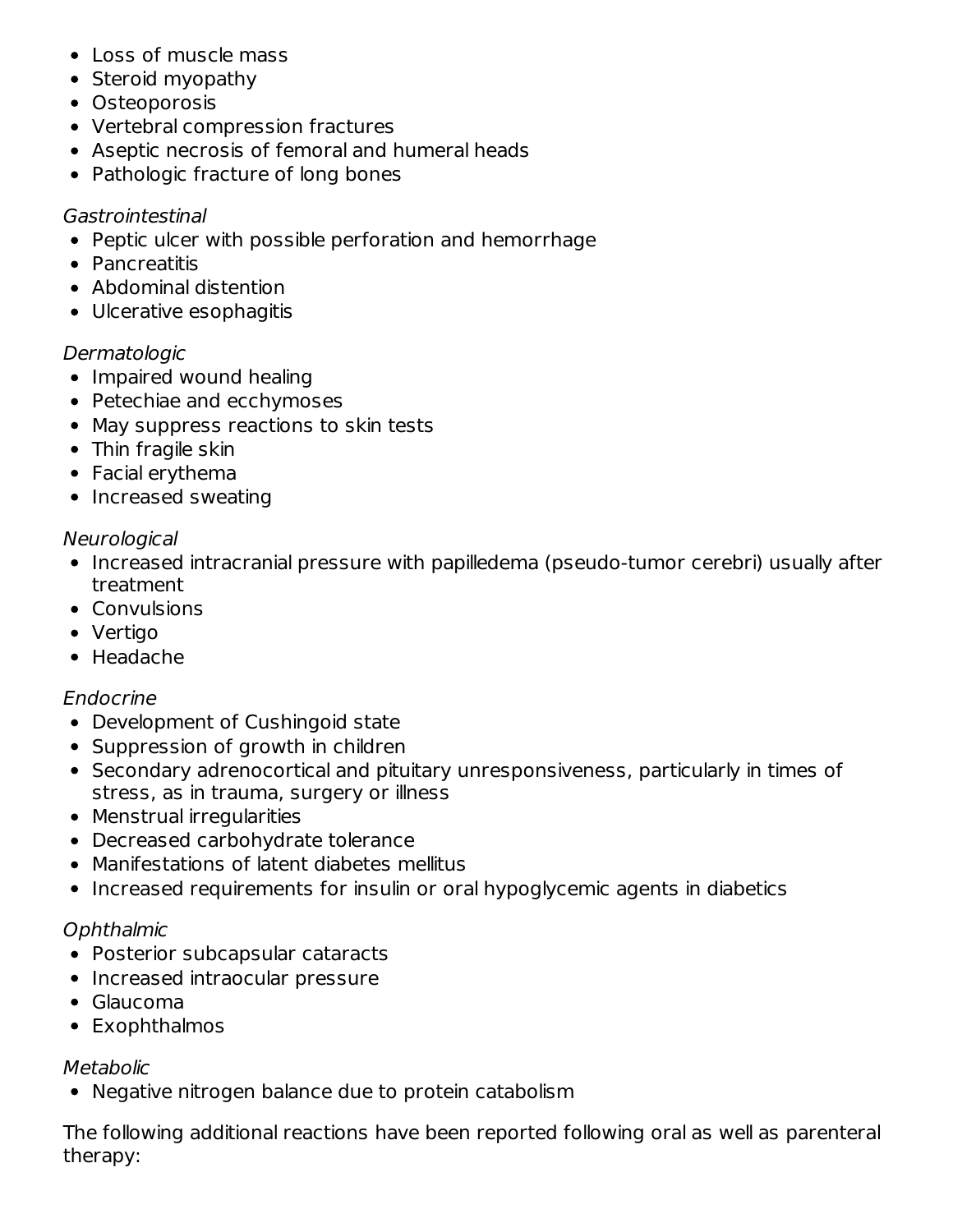Urticaria and other allergic, anaphylactic or hypersensitivity reactions.

# **DOSAGE AND ADMINISTRATION**

The initial dosage of Methylprednisolone Tablets may vary from 4 mg to 48 mg of methylprednisolone per day depending on the specific disease entity being treated. In situations of less severity lower doses will generally suffice while in selected patients higher initial doses may be required. The initial dosage should be maintained or adjusted until a satisfactory response is noted. If after a reasonable period of time there is a lack of satisfactory clinical response, Methylprednisolone should be discontinued and the patient transferred to other appropriate therapy.

**IT SHOULD BE EMPHASIZED THAT DOSAGE REQUIREMENTS ARE VARIABLE AND MUST BE INDIVIDUALIZED ON THE BASIS OF THE DISEASE UNDER TREATMENT AND THE RESPONSE OF THE PATIENT.** After a favorable response is noted, the proper maintenance dosage should be determined by decreasing the initial drug dosage in small decrements at appropriate time intervals until the lowest dosage which will maintain an adequate clinical response is reached. It should be kept in mind that constant monitoring is needed in regard to drug dosage. Included in the situations which may make dosage adjustments necessary are changes in clinical status secondary to remissions or exacerbations in the disease process, the patient's individual drug responsiveness, and the effect of patient exposure to stressful situations not directly related to the disease entity under treatment; in this latter situation it may be necessary to increase the dosage of methylprednisolone for a period of time consistent with the patient's condition. If after long-term therapy the drug is to be stopped, it is recommended that it be withdrawn gradually rather than abruptly.

**Multiple Sclerosis:** In treatment of acute exacerbations of multiple sclerosis daily doses of 200 mg of prednisolone for a week followed by 80 mg every other day for 1 month have been shown to be effective (4 mg of methylprednisolone is equivalent to 5 mg of prednisolone).

**ADT (Alternate Day Therapy):** Alternative day therapy is a corticosteroid dosing regimen in which twice the usual daily dose of corticoid is administered every other morning. The purpose of this mode of therapy is to provide the patient requiring longterm pharmacologic dose treatment with the beneficial effects of corticoids while minimizing certain undesirable effects, including pituitary-adrenal suppression, the Cushingoid state, corticoid withdrawal symptoms, and growth suppression in children.

The rationale for this treatment schedule is based on two major premises: (a) the antiinflammatory or therapeutic effect of corticoids persists longer than their physical presence and metabolic effects and (b) administration of the corticosteroid every other morning allows for reestablishment of more nearly normal hypothalamic-pituitaryadrenal (HPA) activity on the off-steroid day.

A brief review of the HPA physiology may be helpful in understanding this rationale. Acting primarily through the hypothalamus a fall in free cortisol stimulates the pituitary gland to produce increasing amounts of corticotropin (ACTH) while a rise in free cortisol inhibits ACTH secretion. Normally the HPA system is characterized by diurnal (circadian) rhythm. Serum levels of ACTH rise from a low point about 10 pm to a peak level about 6 am. Increasing levels of ACTH stimulate adrenal cortical activity resulting in a rise in plasma cortisol with maximal levels occurring between 2 am and 8 am. This rise in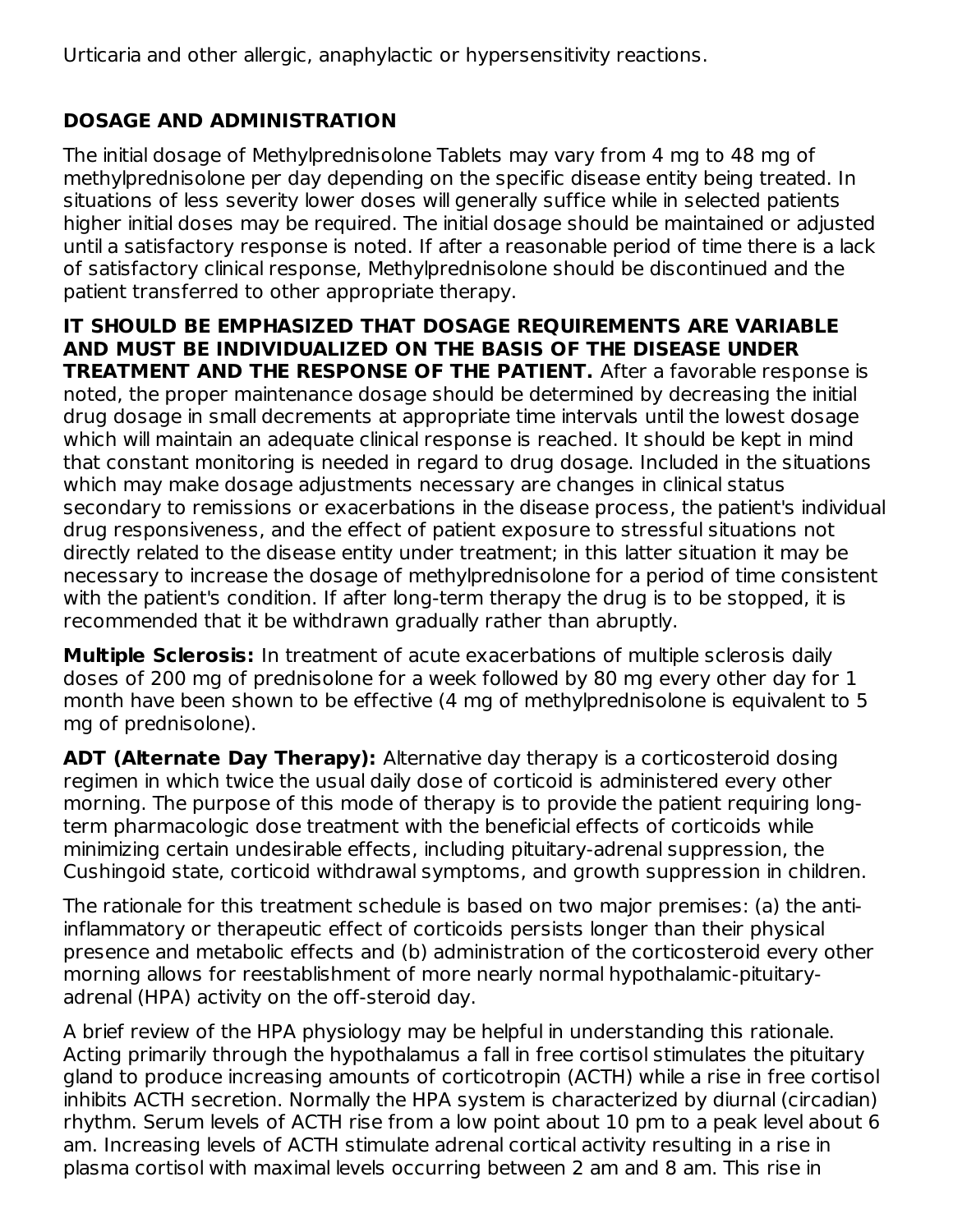cortisol dampens ACTH production and in turn adrenal cortical activity. There is a gradual fall in plasma corticoids during the day with lowest levels occurring about midnight.

The diurnal rhythm of the HPA axis is lost in Cushing's disease, a syndrome of adrenal cortical hyperfunction characterized by obesity with centripetal fat distribution, thinning of the skin with easy bruisability, muscle wasting with weakness, hypertension, latent diabetes, osteoporosis, electrolyte imbalance, etc. The same clinical findings of hyperadrenocorticism may be noted during long-term pharmacologic dose corticoid therapy administered in conventional daily divided doses. It would appear, then, that a disturbance in the diurnal cycle with maintenance of elevated corticoid values during the night may play a significant role in the development of undesirable corticoid effects. Escape from these constantly elevated plasma levels for even short periods of time may be instrumental in protecting against undesirable pharmacologic effects.

During conventional pharmacologic dose corticosteroid therapy, ACTH production is inhibited with subsequent suppression of cortisol production by the adrenal cortex. Recovery time for normal HPA activity is variable depending upon the dose and duration of treatment. During this time the patient is vulnerable to any stressful situation. Although it has been shown that there is considerably less adrenal suppression following a single morning dose of prednisolone (10 mg) as opposed to a quarter of that dose administered every six hours, there is evidence that some suppressive effect on adrenal activity may be carried over into the following day when pharmacologic doses are used. Further, it has been shown that a single dose of certain corticosteroids will produce adrenal cortical suppression for two or more days. Other corticoids, including methylprednisolone, hydrocortisone, prednisone, and prednisolone, are considered to be short acting (producing adrenal cortical suppression for  $1\frac{1}{4}$  to  $1\frac{1}{2}$  days following a single dose) and thus are recommended for alternate day therapy.

The following should be kept in mind when considering alternate day therapy:

- 1. Basic principles and indications for corticosteroid therapy should apply. The benefits of ADT should not encourage the indiscriminate use of steroids.
- 2. ADT is a therapeutic technique primarily designed for patients in whom long-term pharmacologic corticoid therapy is anticipated.
- 3. In less severe disease processes in which corticoid therapy is indicated, it may be possible to initiate treatment with ADT. More severe disease states usually will require daily divided high dose therapy for initial control of the disease process. The initial suppressive dose level should be continued until satisfactory clinical response is obtained, usually four to ten days in the case of many allergic and collagen diseases. It is important to keep the period of initial suppressive dose as brief as possible particularly when subsequent use of alternate day therapy is intended.

Once control has been established, two courses are available: (a) change to ADT and then gradually reduce the amount of corticoid given every other day or (b) following control of the disease process reduce the daily dose of corticoid to the lowest effective level as rapidly as possible and then change over to an alternate day schedule. Theoretically, course (a) may be preferable.

4. Because of the advantages of ADT, it may be desirable to try patients on this form of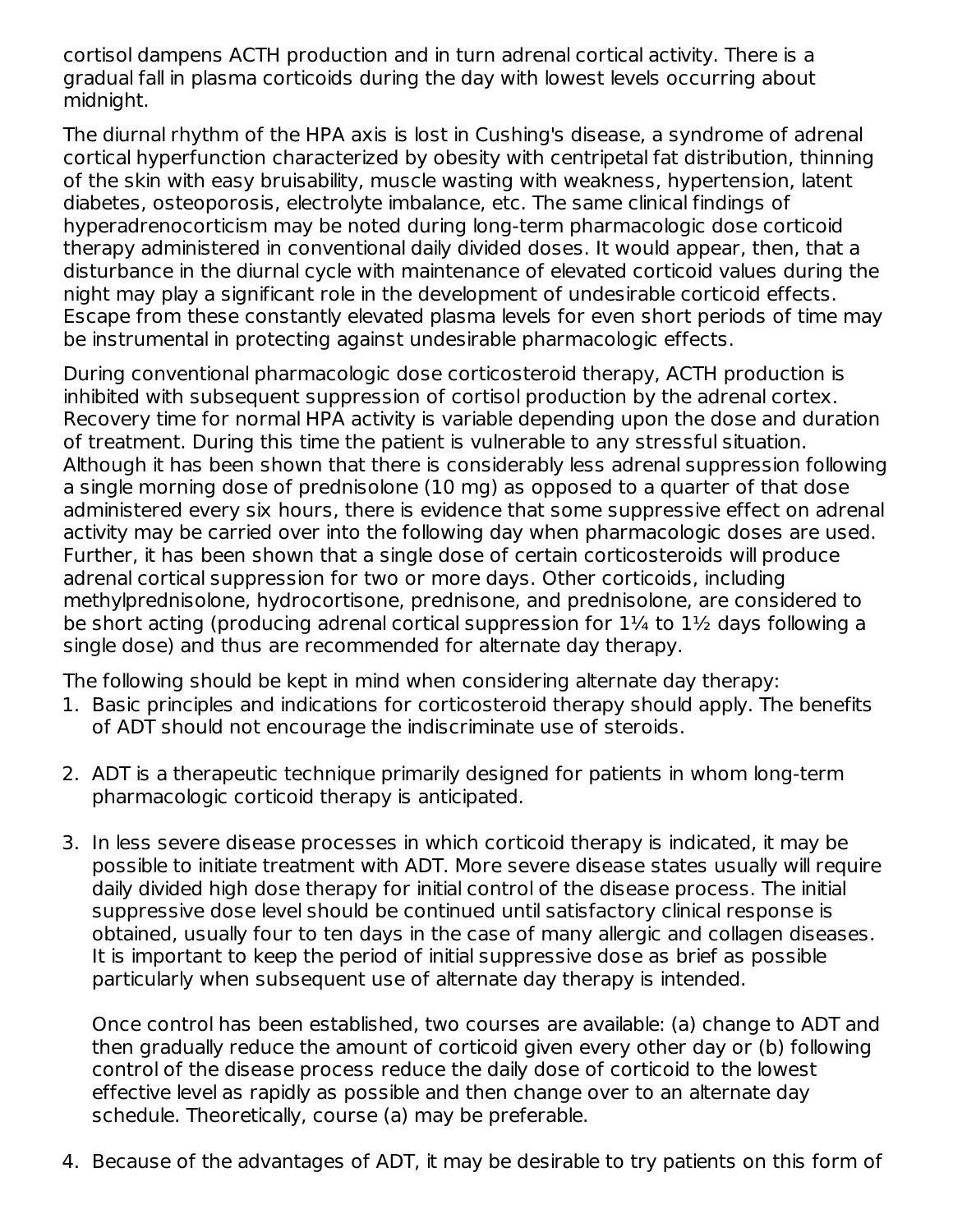therapy who have been on daily corticoids for long periods of time (eg, patients with rheumatoid arthritis). Since these patients may already have a suppressed HPA axis, establishing them on ADT may be difficult and not always successful. However, it is recommended that regular attempts be made to change them over. It may be helpful to triple or even quadruple the daily maintenance dose and administer this every other day rather than just doubling the daily dose if difficulty is encountered. Once the patient is again controlled, an attempt should be made to reduce this dose to a minimum.

- 5. As indicated above, certain corticosteroids, because of their prolonged suppressive effect on adrenal activity, are not recommended for alternate day therapy (eg, dexamethasone and betamethasone).
- 6. The maximal activity of the adrenal cortex is between 2 am and 8 am, and it is minimal between 4 pm and midnight. Exogenous corticosteroids suppress adrenocortical activity the least, when given at the time of maximal activity (am).
- 7. In using ADT it is important, as in all therapeutic situations to individualize and tailor the therapy to each patient. Complete control of symptoms will not be possible in all patients. An explanation of the benefits of ADT will help the patient to understand and tolerate the possible flare-up in symptoms which may occur in the latter part of the off-steroid day. Other symptomatic therapy may be added or increased at this time if needed.
- 8. In the event of an acute flare-up of the disease process, it may be necessary to return to a full suppressive daily divided corticoid dose for control. Once control is again established alternate day therapy may be reinstituted.
- 9. Although many of the undesirable features of corticosteroid therapy can be minimized by ADT, as in any therapeutic situation, the physician must carefully weigh the benefit-risk ratio for each patient in whom corticoid therapy is being considered.

#### **HOW SUPPLIED**

Product: 50436-0001

NDC: 50436-0001-1 21 TABLET in a BOTTLE

#### **METHYLPREDNISOLONE (METHYLPREDNISOLONE) TABLET**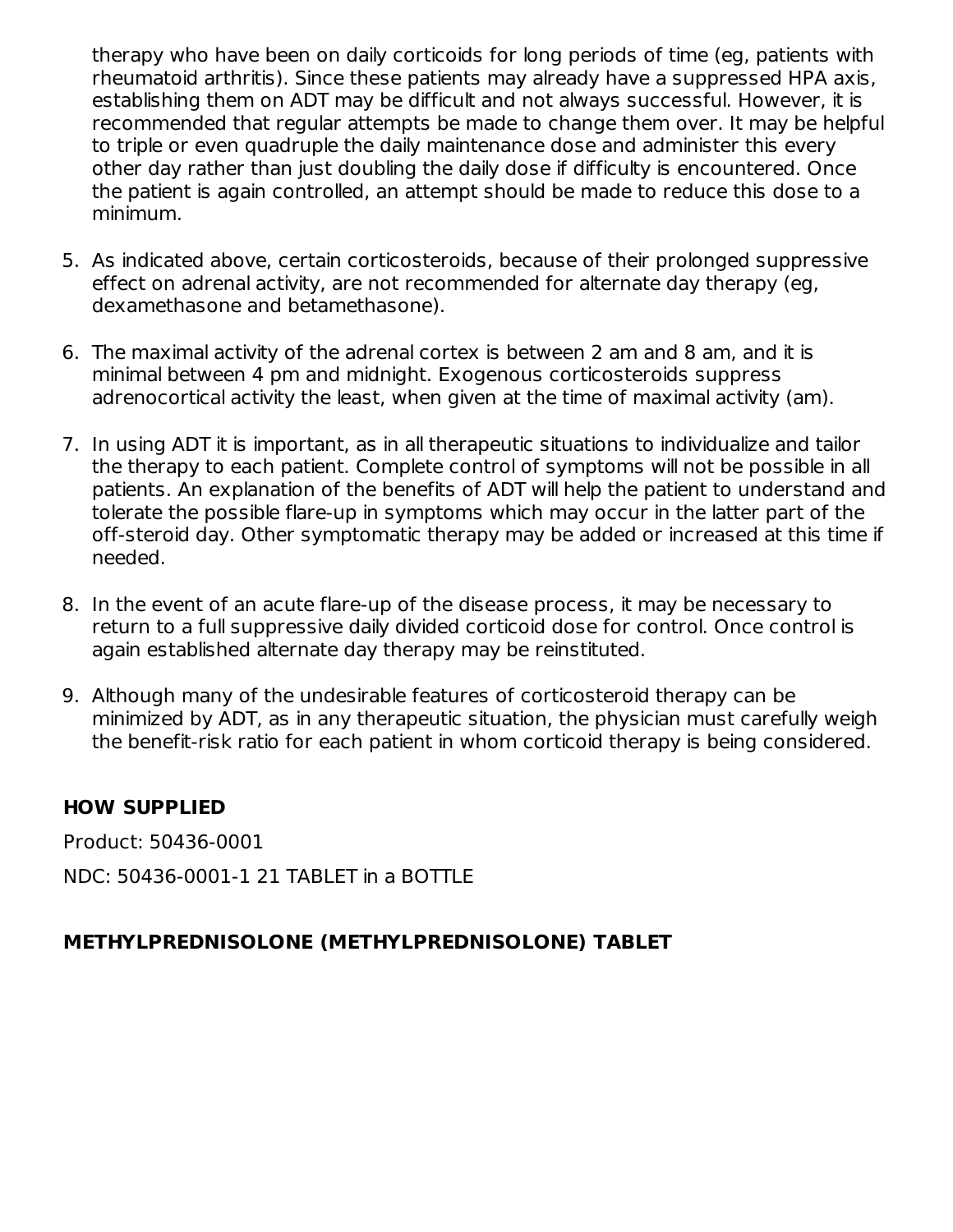| NDC: 50436-0001-1<br>METHYLPREDNISOLONE                                 |                                                      | DRUG: METHYLPREDNISOLONE<br>LOT: XXXXX<br>EXP: XX/XX/XX        |
|-------------------------------------------------------------------------|------------------------------------------------------|----------------------------------------------------------------|
| 4 MG / 21 TAB                                                           | Mfg by:                                              | NDC: 50436-0001-1<br>4 MG / 21 TAB                             |
| Each tablet contains 4 mg                                               | Jubilant Cadista Pharmaceuticals Inc.                | DRUG: METHYLPREDNISOLONE<br>EXP: XX/XX/XX<br>LOT: XXXXX        |
| of methylprednisolone, USP.                                             | Salisbury, MD 21801, USA                             |                                                                |
| Keep patient under close observation<br>of a physician.                 | 59746-001-03<br>MFG NDC:<br>MFG LOT:<br><b>XXXXX</b> | 4 MG / 21 TAB<br>NDC: 50436-0001-1<br>DRUG: METHYLPREDNISOLONE |
| WARNING: KEEP OUT OF REACH OF<br>CHILDREN. STORE AT 20-25 °C (68-77 °F) | SERIAL:<br>XXXXX999996<br>LOT: XXXXX EXP: XX/XX/XX   | EXP: XX/XX/XX<br>LOT: XXXXX                                    |
| CONTROLLED ROOM TEMPERATURE.                                            | Pkg by: Unit Dose Services, LLC Dania, FL 33004      |                                                                |
| SEE PACKAGE INSERT FOR DOSAGE INFORMATION.                              | <b>RX ONLY</b><br>Rev. 4                             |                                                                |

è

| <b>METHYLPREDNISOLONE</b>                                |              |                                                             |                     |                                       |                                   |                 |                                     |
|----------------------------------------------------------|--------------|-------------------------------------------------------------|---------------------|---------------------------------------|-----------------------------------|-----------------|-------------------------------------|
| methylprednisolone tablet                                |              |                                                             |                     |                                       |                                   |                 |                                     |
|                                                          |              |                                                             |                     |                                       |                                   |                 |                                     |
| <b>Product Information</b>                               |              |                                                             |                     |                                       |                                   |                 |                                     |
| <b>Product Type</b>                                      |              | <b>HUMAN PRESCRIPTION</b><br><b>DRUG</b>                    |                     | <b>Item Code</b><br>(Source)          | NDC:50436-0001(NDC:59746-<br>001) |                 |                                     |
| <b>Route of Administration</b>                           |              | ORAI                                                        |                     |                                       |                                   |                 |                                     |
|                                                          |              |                                                             |                     |                                       |                                   |                 |                                     |
| <b>Active Ingredient/Active Moiety</b>                   |              |                                                             |                     |                                       |                                   |                 |                                     |
|                                                          |              | <b>Ingredient Name</b>                                      |                     |                                       |                                   |                 | <b>Basis of Strength Strength</b>   |
|                                                          |              | METHYLPREDNISOLONE (UNII: X4W7ZR7023) (METHYLPREDNISOLONE - |                     |                                       |                                   |                 |                                     |
| UNII: X4W7Z R7023)                                       |              |                                                             |                     |                                       | METHYLPREDNISOLONE 4 mg           |                 |                                     |
|                                                          |              |                                                             |                     |                                       |                                   |                 |                                     |
|                                                          |              |                                                             |                     |                                       |                                   |                 |                                     |
| <b>Inactive Ingredients</b>                              |              |                                                             |                     |                                       |                                   |                 |                                     |
| <b>Ingredient Name</b>                                   |              |                                                             |                     |                                       |                                   | <b>Strength</b> |                                     |
| Silicon Dioxide (UNII: ETJ7Z6XBU4)                       |              |                                                             |                     |                                       |                                   |                 |                                     |
| Anhydrous Lactose (UNII: 3SY5LH9PMK)                     |              |                                                             |                     |                                       |                                   |                 |                                     |
| Magnesium stearate (UNII: 70097M6I30)                    |              |                                                             |                     |                                       |                                   |                 |                                     |
| MICROCRYSTALLINE CELLULOSE (UNII: OP1R32D61U)            |              |                                                             |                     |                                       |                                   |                 |                                     |
| Sodium lauryl sulfate (UNII: 368GB5141J)                 |              |                                                             |                     |                                       |                                   |                 |                                     |
| Starch, Corn (UNII: 08232NY3SJ)                          |              |                                                             |                     |                                       |                                   |                 |                                     |
| Sodium Starch Glycolate Type A Potato (UNII: 5856J3G2A2) |              |                                                             |                     |                                       |                                   |                 |                                     |
|                                                          |              |                                                             |                     |                                       |                                   |                 |                                     |
|                                                          |              |                                                             |                     |                                       |                                   |                 |                                     |
| <b>Product Characteristics</b>                           |              |                                                             |                     |                                       |                                   |                 |                                     |
| Color                                                    | <b>WHITE</b> | <b>Score</b>                                                |                     |                                       | 4 pieces                          |                 |                                     |
| <b>Shape</b>                                             | OVAL (Oval)  | <b>Size</b>                                                 |                     | 8 <sub>mm</sub>                       |                                   |                 |                                     |
| Flavor                                                   |              |                                                             | <b>Imprint Code</b> |                                       |                                   | <b>TL001</b>    |                                     |
| <b>Contains</b>                                          |              |                                                             |                     |                                       |                                   |                 |                                     |
|                                                          |              |                                                             |                     |                                       |                                   |                 |                                     |
|                                                          |              |                                                             |                     |                                       |                                   |                 |                                     |
| <b>Packaging</b>                                         |              |                                                             |                     |                                       |                                   |                 |                                     |
| <b>Item Code</b><br>#                                    |              | <b>Package Description</b>                                  |                     | <b>Marketing Start</b><br><b>Date</b> |                                   |                 | <b>Marketing End</b><br><b>Date</b> |